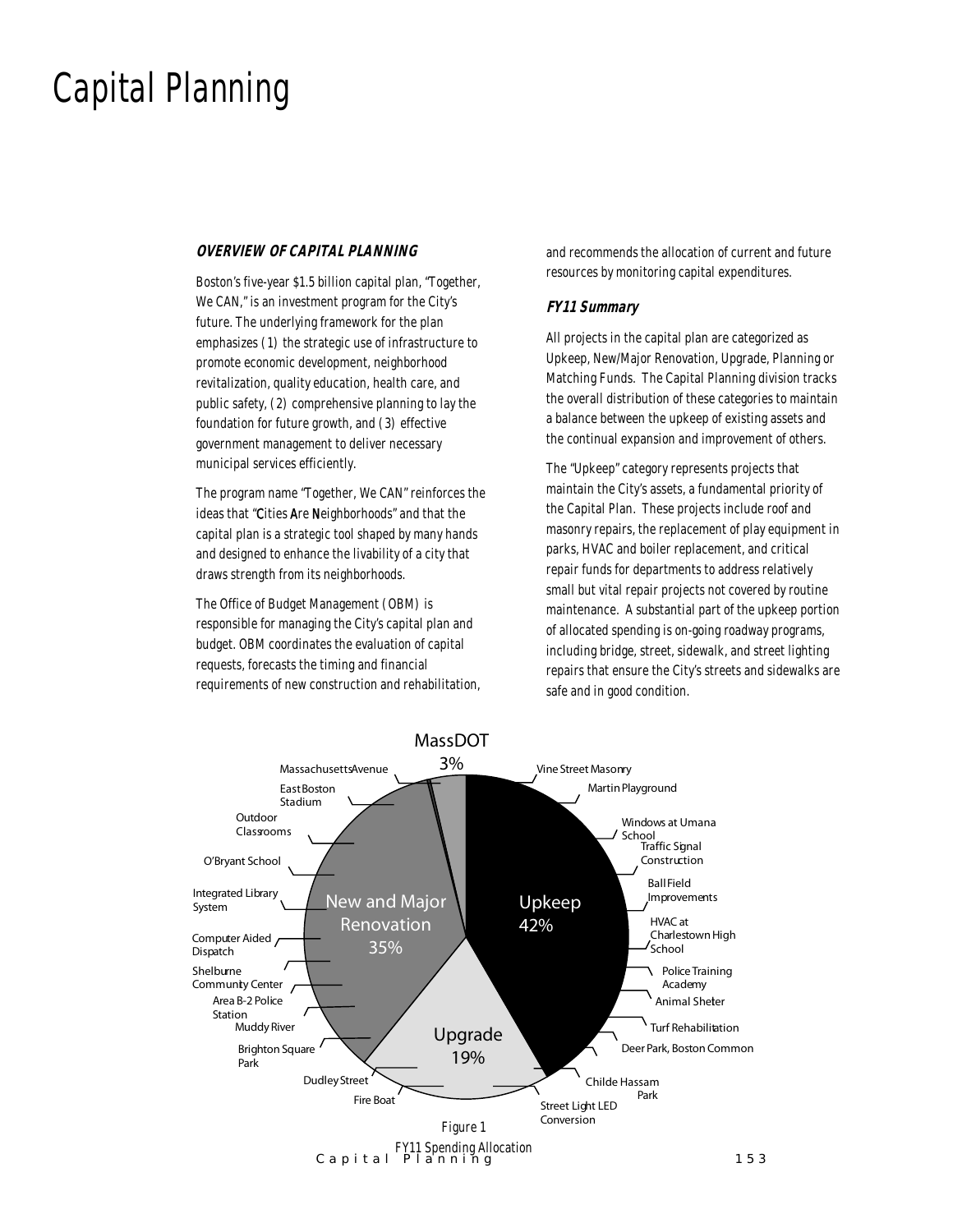#### *Highlights of the FY11-15 Capital Plan*

#### *Invest in Youth and Families*

Shelburne Community Center O'Bryant School of Math & Science Renovation Draper and Hunt Almont Playgrounds Pathways to Excellence Ball Field and Court Renovations Schoolyard Initiative Youth and Human Services Technology Initiative Student Information System

#### *Improving Neighborhoods*

East Boston Stadium New Fire Apparatus and Fire Boat Thoreau Path Strategic Bicycle Network Crossroads Initiative Old Colony Housing Infrastructure Sidewalks and Pedestrian Ramps

#### *Strengthening the Economy*

Area B-2 Police Station Permit and Inspection System Energy Conservation Program Dorchester Avenue Centre Street/South Street Road Resurfacing and Reconstruction Computer Aided Dispatch

A third of the FY11 allocations represent major renovations and new buildings. New facilities and rehabilitation projects for schools, libraries, parks and community centers enable the City's facilities to adapt to fit the needs of today's programs, improve the 'green' performance of facilities, and extend the useful life of historic assets. This category also includes implementation of new technology systems.

The Upgrade category represents projects that improve existing assets by adding new capacity or innovations. This year's upgrade allocations include the renovation of Thoreau Path in the West End, LED lighting upgrades at the Boston Latin Academy and replacing the City's fire boat.

Finally, about 3% of the FY11 budget is assigned to matching fund requirements with the state and less than 1% of the FY11 allocation is dedicated to planning projects. Comprehensive planning projects, which analyze a group of buildings or program needs, provide the groundwork for targeted investments in the categories of Upgrade and New/Major Renovations. Matching grants for MassDOT and the Massachusetts Bay Transportation Authority (MBTA) projects unlock state and federal funds for local investment.

The distribution of allocations this year—35% for New/Major Rehabilitations, 19% for Upgrades, 42% for Upkeep, 1% for planning and 3% for matching roadwork—represents a shift towards New/Major Rehabilitations in FY11. The shift is largely the result of several technology initiatives. Procurement is planned in FY11 for a new Computer Aided Dispatch, an Integrated Library System and a Student Information System. Each of these will replace systems of ten or more years of age.

#### *Summary and Highlights of the FY11-FY15 Capital Plan*

In 2009, the Capital Planning division introduced a mapping section on the City of Boston's website (www.cityofboston.gov/maps). The parks and facilities within the five-year capital plan are now searchable by neighborhood, department or status and displayed in an interactive map. A small portion of the projects in the plan cannot be mapped at all because they are citywide, such as technology projects or planning.

In the next years, OBM plans to increase its capacity to map other infrastructure projects such as street lighting and for analysis based on location. Adding geographic information provides a new way of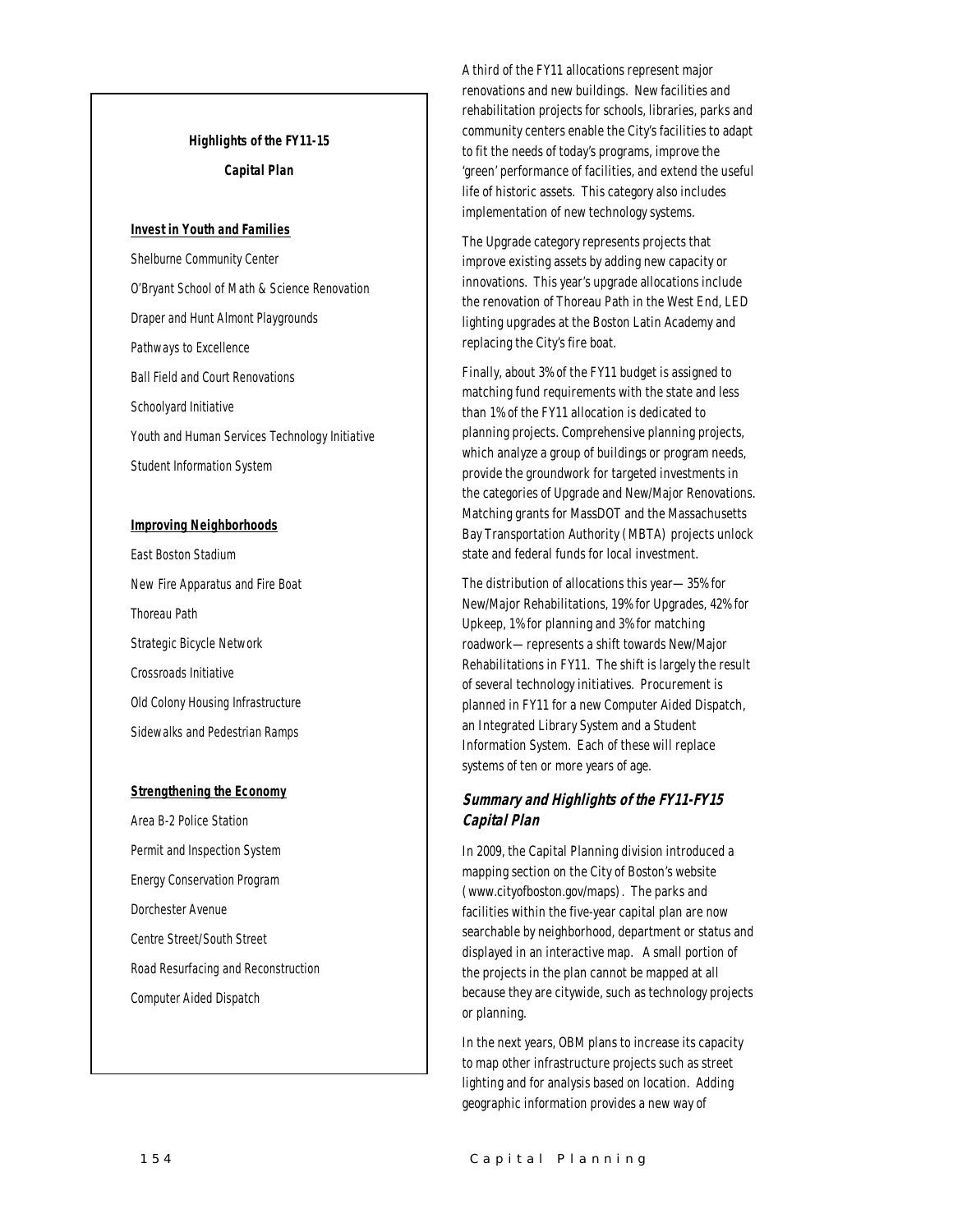evaluating projects based on demographics, the relationship between projects, and a project's proximity to other programs or resources.

Highlights in the FY11-FY15 Capital Plan include renovations at schools, libraries and community centers, improved recreation opportunities and significant investment in technology initiatives.

#### *Capital Planning Process*

Capital needs and resource availability are assessed annually through a capital planning process that results in a five-year capital plan. The first year of the spending plan is considered the City's capital budget. Expenditures against this budget are closely monitored. To emphasize the balance between needs and resource availability, the budget document (in Volumes 2 and 3) includes both capital authorizations and expenditure projections for each project.

The annual capital planning process begins with a capital improvement project request schedule where all departments have an opportunity to identify their facility, equipment, infrastructure, and planning needs in a systematic manner and to forward their proposals to OBM for funding consideration. The development of department project requests may involve both internal assessments of current needs as well as a review of external constituent requests.

The departmental requests must be comprehensive and meet threshold criteria established each year. Project requests include cost estimates, descriptions of the proposed scope of work, useful life statements, and project justifications related to the primary criteria.

The total cost of a proposed project must account for its short-term and long-term effect on the City's operating budget. Accordingly, project requests must include information describing the proposed project's anticipated effect on personnel, utilities, maintenance, and supply costs as well as expected changes in service demand or delivery of departmental programs. As a practical matter, it is assumed that certain types of projects such as energy conservation and energy efficiency projects (e.g. heating system upgrades or roof and window replacements) provide operating budget savings. OBM works with departments to measure these savings.

All capital improvement projects requesting funding consideration must meet at least one of the following threshold criteria:

- Complies with Americans with Disabilities Act;
- Improves health and safety;
- Supports economic development;
- Enhances general government effectiveness;
- Mitigates an environmental hazard;
- Responds to a legal, legislative or administrative mandate; or
- Preserves existing municipal facilities.

OBM reviews submissions to determine the extent to which private purposes or benefits exist for each project, a process that allows the City of Boston to maintain its tax-exempt financing status.

New capital requests that are recommended for funding are placed into a multi-year spending plan along with projects previously authorized. The Mayor submits the capital plan to the City Council each year. The City Council, in turn, holds public hearings to consider project authorizations. This year's Capital Plan identifies 300 new and continuing projects and proposes \$131.7 million in new project authorizations.

Descriptions of all 300 projects can be found in Volumes 2 and 3 of the Budget. Project descriptions include authorizations and funding sources, projected expenditures, whether it has an operating impact, and the scope of the project.

#### *Financing the FY11-FY15 Capital Plan*

Financing for the capital plan comes from General Obligation bonds, state and federal funds, trust funds, and other funds. These sources are described below.

#### *General Obligation (G.O.) Bonds*

General obligation bonds represent 59.7% of all project funding. This year's plan assumes \$600 million in new general obligation borrowings over the next five years to support ongoing capital needs.

#### *State and Federal Funds*

Funds for capital financing are currently estimated at \$152.4 million from state programs and \$357.1 million from federal programs. Specific financing programs provide key resources for Boston's capital plan.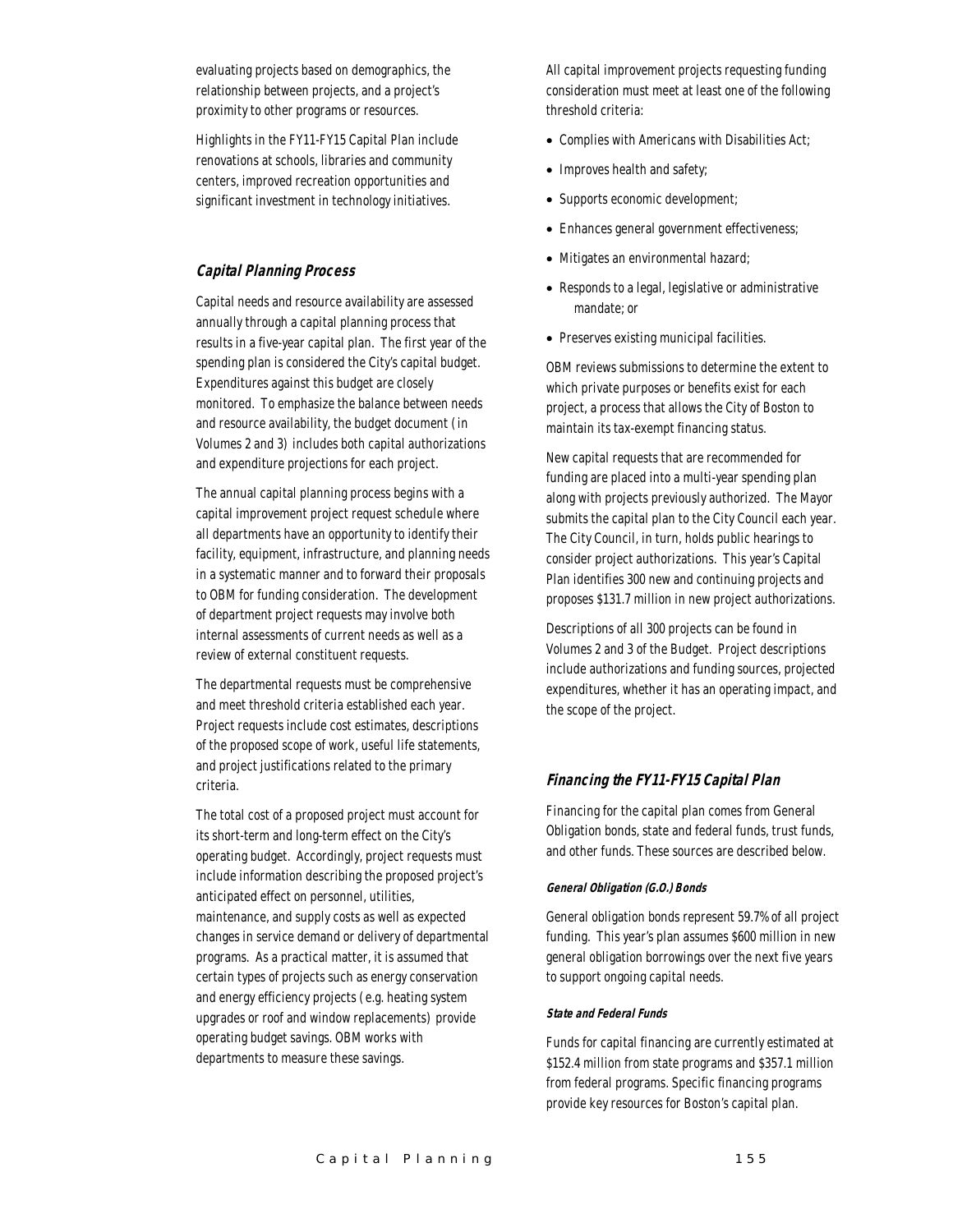Programs include the School Building Assistance program, Chapter 90 and the Transportation Improvement Program.

*School Building Assistance Program:* The School Building Assistance (SBA) program, administered by the Massachusetts School Building Authority (MSBA), is an important revenue source for school renovation and construction.

The MSBA reviews and prioritizes future project requests (reimbursement rates range from 40%-80%). The MSBA Board recently authorized project feasibility studies for two schools, the Quincy Upper School and the Dearborn School. The studies will determine whether these projects qualify for MSBA funding.

For the period FY11-15 total payments from the state are estimated at \$46.5 million to offset debt service costs for projects previously approved by the MSBA.

*Chapter 90 Funds:* Administered by the Massachusetts Highway Department, Chapter 90 funds are allocated by formula through state bond authorizations and through the state budget to all cities and towns in the Commonwealth. Based on recent allocations, \$11 million in Chapter 90 funds will be provided in FY11.

#### *Transportation Improvement Program (TIP):* The

Transportation Improvement Program is a statewide road and bridge construction advertisement program developed under the management of the Massachusetts Department of Transportation (MassDOT.) It includes both locally-owned roads and bridges as well as state-owned roads and bridges. The TIP's funding sources include state-issued general obligation bonds and federal funds made available through the Safe, Accountable, Flexible and Efficient Transportation Equity Act: A Legacy for Users (SAFETEA LU). Additional federal aid is provided this year through the American Recovery and Reinvestment Act of 2009 (ARRA). The City anticipates \$39 million in federal support from ARRA for roadway resurfacing, roadway reconstruction and traffic safety and management improvements.

#### *Trust Funds*

The City's Treasury Department manages trust funds and bequests from private citizens dedicated to Boston's public spaces. Grants from the Edward Ingersoll Browne Trust Fund have been used for the restoration of neighborhood parks, schoolyards, and

public spaces. The George Robert White Fund is used to support facilities owned by the Fund.

#### *Other Funds*

The City uses funds including the Street Opening Account and Surplus Property Fund to finance capital projects. Private donors also provide some funding for capital projects. These sources of capital financing are currently estimated at \$81.0 million.

#### *Current Fiscal Year Expenditures*

Total capital expenditures in FY10 are forecast at \$118.4 million. The estimate includes \$103.7 million for general obligation bond spending and \$14.7 million from various grants and other sources.

*Major Projects:* The City's new Heritage Center in West Roxbury opened in the fall of FY10. This is a consolidated records center and materials storage facility for the City of Boston Archives and Records Management Center and the Boston Public Library.

Facilities which completed major renovations in FY10 included: the Roosevelt School in Hyde Park, the King School in Dorchester, Northampton Square garage, and the Strand Theatre in Dorchester.

Brighton Branch Library will also complete a major renovation in the fall to improve accessibility, lighting and energy efficiency. The renovation will create the first U.S. Green Building Council LEED (Leadership in Energy and Environmental Design) Silver branch library in Boston.

*Parks:* This summer, Hynes Playground in West Roxbury, Ripley Playground in Dorchester, Jeep Jones Park in Roxbury, will re-open following major restoration projects. Statler Park in Park Square will reopen in the fall.

The Brewer Fountain on Boston Common will reopen this fall after a comprehensive restoration supported in part by the federal Save America's Treasures Fund and local donors.

*Technology:* The fiber network was substantially completed in FY10 servicing 150 locations. It provides faster and less expensive data to police stations, fire stations, schools, community centers and libraries. This high-speed data network also enables the roll-out of more web-based systems for information and performance management.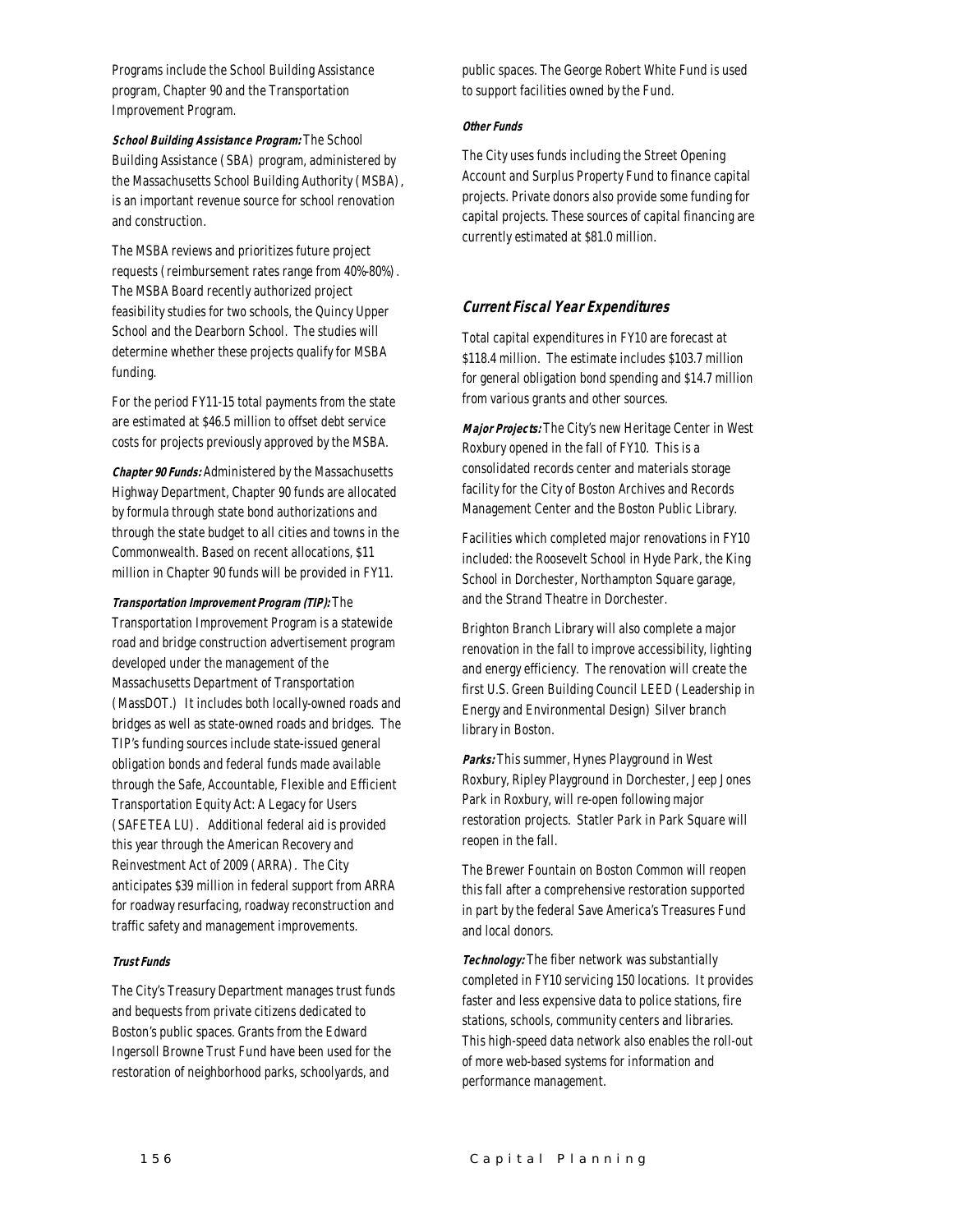In FY09, Phase I of the Citizen Relationship Management (CRM) system was completed allowing residents to call City Hall for information or concerns and have the issue tracked through to its resolution. In FY10, tracking capability was expanded to more departments and the City launched an iPhone application called Citizens Connect that directs service requests to the CRM.

The Department of Innovation and Technology (formerly Management Information Services Department) also began implementing a multi-phase technology initiative for Youth and Human Services in support of the Community Learning Initiative. The project will develop a system to track utilization of programs and improve visibility and access to services across libraries, schools, community centers and the Public Health Commission.

*Public Works:* In FY10, the City reached the goal of installing 10 miles of bike lanes. The program will continue this summer with addition of 15-20 miles of additional bike lanes.

Major intersection and traffic signal construction began this spring at four locations along Dorchester Avenue. Phase II of the American Legion Highway from Hyde Park Avenue to Cummins Highway is nearing completion. FY10 marked the first year of a multi-year project to replace the Chelsea Street Bridge in East Boston. This spring, the towers of the new bridge are being erected.

Finally, the Public Works department is projected to spend approximately \$17.3 million in street and sidewalk maintenance in FY10. This work is funded though the street cut opening account, state grants and general obligation borrowing.

#### *Upcoming Fiscal Year Expenditures*

 Total capital expenditures in FY11 are forecast at \$131 million. This estimate includes \$120 million for general obligation (G.O.) bond spending and \$11 million from various grants and other sources. The City's FY11 capital expenditures will be supplemented by an infusion of federal aid through ARRA that will be managed by MassDOT.

*Schools:* The second capital phase of the School Department's Pathways to Excellence program is underway this summer. As part of this plan, renovations are scheduled at the Greenwood, Garfield, Thompson and Wilson schools. Work will include the

creation of lab classrooms, bathroom renovations and library and media-lab center improvements.

At the O'Bryant School for Math & Science, a new entrance to the building will be created on Malcolm X Blvd. This project, as well as the addition of lab classrooms is the outcome of the accreditation renewal process.

Round nine of the City of Boston's partnership with the Boston Schoolyard Initiative will include six new facilities and maintaining equipment installed during prior projects. New schoolyards will be built at the Mozart in Roslindale, at the Mather in Dorchester, and at the Perry in South Boston. Outdoor classrooms will be built at the Russell School in Dorchester, the Mendell in Roxbury and the Condon School in South Boston.

*Public Safety:* Construction on the new Area B-2 Police Station in Dudley Square will be completed in the  $4<sup>th</sup>$ Quarter of FY11. This building is also designed to LEED Silver standards and is being built on a remediated brown-field site.

The City plans to procure a new marine firefighting vessel in FY11. This fire boat is supported in part by a Port Security grant from the Department of Homeland Security.

The Fire Department will also take delivery of two ladder trucks and three pumpers. The Fire Department is further expanding and improving the training facilities at Moon Island with the addition of a driver training simulator this spring and a trench rescue simulator in FY11.

*Community Assets:* The renovation of the Shelburne Community Center in Roxbury will continue into FY11. Phase II of renovations at Curtis Hall will be underway this summer including a new roof, masonry repairs, interior refurbishments, HVAC, electrical and plumbing upgrades. Design will begin at the Flaherty and Draper Pools in Roslindale and West Roxbury on general building renovations and improvements to "bring the outside in."

In FY11, the third and final phase of improvements to East Boston Stadium will be in construction. This phase includes improved egress and renovation to the locker rooms and concession spaces.

Playlot and landscape improvements will occur at Draper Playground in West Roxbury, Martin Playground in Dorchester, Brewer Burroughs in Jamaica Plain, Cook Street in Charlestown, Laviscount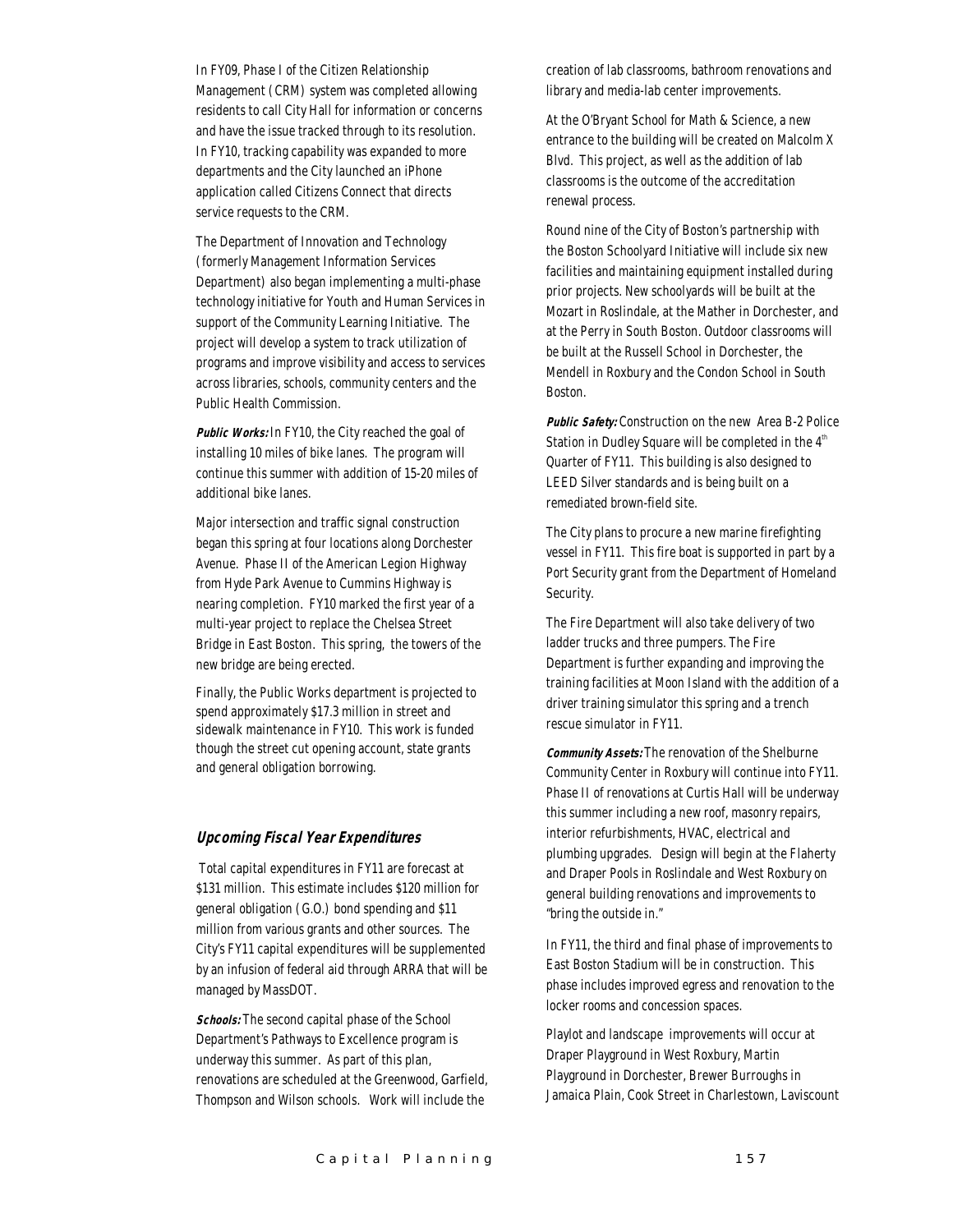in Roxbury, and Sumner and Lamson Playground in East Boston. Playing field improvements will take place at the Barry Playground in Charlestown. Neighborhood park improvements will include: Brighton Square, Childe Hassam and Ringgold in the South End. In addition, nine parks will receive court renovations for tennis, basketball and street hockey. Finally, for the third consecutive year, approximately 400 street trees will be planted in support of the Boston Urban Forest Initiative.

In 2007, the Mayor requested a feasibility study for a new East Boston branch library. The study, which concluded in FY10, developed a program for a branch based on community input and library staff recommendations. The feasibility study also resulted in the short-listing of four sites owned by various entities. In FY11, funding is proposed for final site selection and preliminary design.

*Technology:* The Department of Innovation and Technology will continue to proceed with key public safety projects including the implementation phase of a new Computer Aided Dispatch system, preparing for FCC mandated narrow-banding of emergency communication radio channels, and updating public safety mobile communications. In FY11, MIS will continue with a second year of its core technology upgrade and "greening" program which includes data center consolidation, server virtualization, enterprise storage, and business interruption planning.

A new Integrated Library System (ILS) will be procured in FY11-12. The upgrade of this ten-year old system will improve technology services in branch libraries, from public computing to circulation and self-check out. The new ILS will also support the Boston Public Library's web-based services such as digital book lending and other electronic resources available to the public 24-hours a day.

Procurement is also planned in FY11 for a new Student Information System that will replace MyBPS and a communication hub developed in-house. The new system will integrate currently independent administrative systems for school assignment, attendance, health records, transportation and student performance, as well as a variety of other functions. The new SIS will also allow parents to view their child's school progress, including grades, attendance records, MCAS score, and homework assignments.

*Public Works:* After a year of design in consultation with residents of the West End, the reconstruction of Thoreau Path will begin this summer. This pedestrian path and emergency access road winds between residential towers and connects the Bulfinch Triangle and West End to the Massachusetts General Hospital medical area.

The Public Works Department will continue a \$15 million multi-year program of pedestrian ramp upgrades and repairs. The annual street lighting improvement program will include replacing the fixtures on Newbury Street this year.

MassDOT, with funding from ARRA, will resurface approximately 21 miles of city roads, improving 450 pedestrian ramps and adding bicycle lanes where feasible. This will be in addition to the City's annual resurfacing program.

ARRA also supports the accelerated construction of the Dorchester Avenue project; four key intersections, Peabody Square, Fields Corner, Glover's Corner and Andrew Square will be reconstructed to improve pedestrian safety, facilitate traffic-flow and increase bicycle accommodation. Finally, through ARRA, MassDOT will fund traffic management improvements for more than 50 additional intersections throughout the city.

Phase I of the Muddy River dredging and restoration project is anticipated to begin in FY11. This is a partnership between the City of Boston, the Army Corps of Engineers, the Town of Brookline and Commonwealth of Massachusetts.

*FY11-FY15 Planned Expenditures:* Planned expenditures for FY11 will increase to \$120 million annually. Planned G.O. expenditures in FY12 and FY15 are to

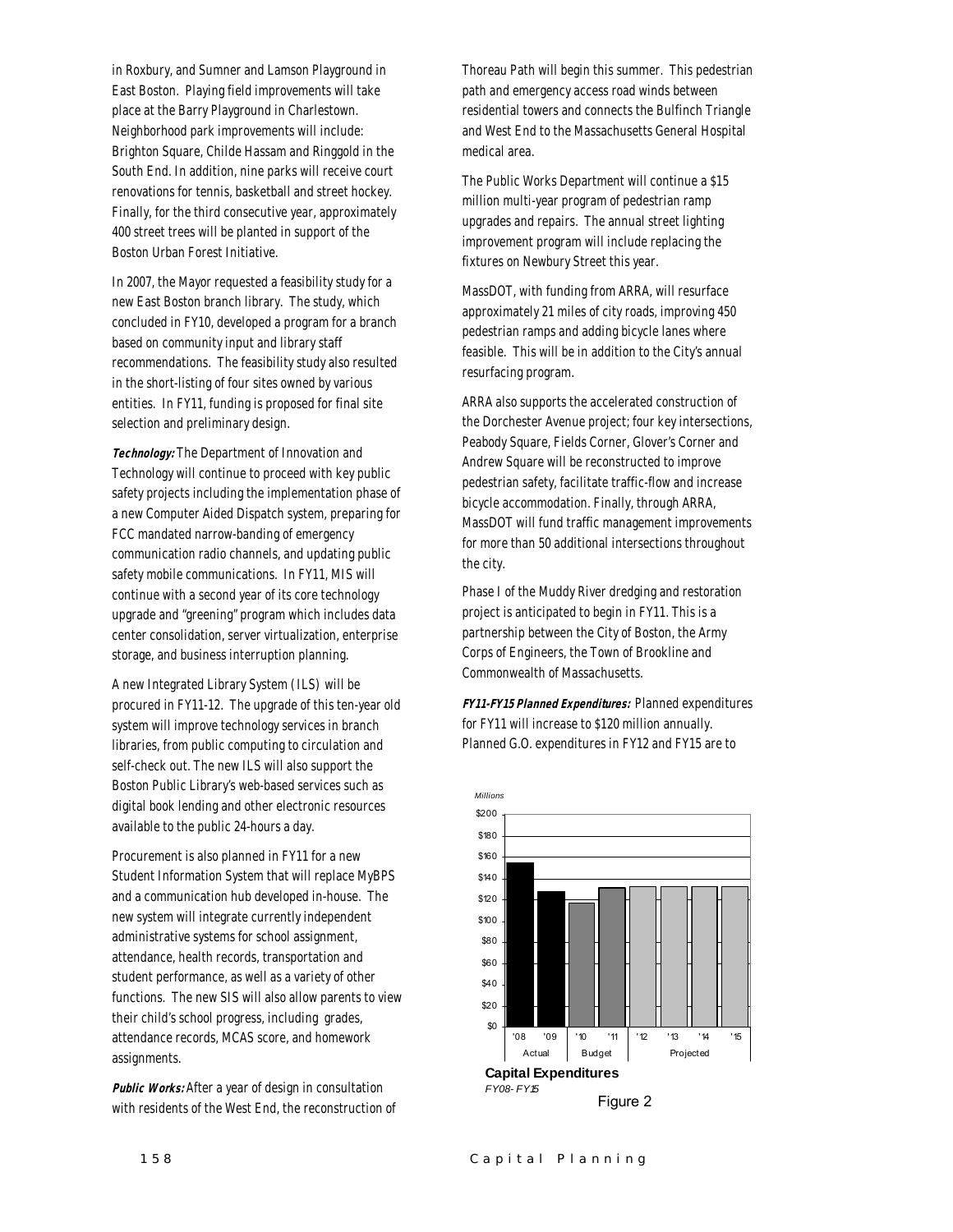remain at \$120 million. Future grant expenditures are estimated to total approximately \$16 million annually between FY12 and FY15. Figure 2 displays total capital spending from all sources since FY08 and projected expenditures through FY15.

The City continues to aggressively pursue grant funds, maximize the use of Chapter 90 funds for road and sidewalk projects, and actively manage its projects to ensure that spending does not exceed projections and that priority projects move forward. Together, these strategies will enable the City to maintain a reasonable level of capital spending and borrowing and prudently manage its outstanding debt.

#### *Operating Budget Impacts*

Quantifying operating budget impacts related to proposed capital investments is essential to the capital budgeting process. OBM evaluates proposed projects in part based on how they impact the City's operating budget (personnel, contracted services, equipment and utilities). Increased costs are often justified through improved or expanded service delivery, or are unavoidable due to legal mandates or regulatory requirements.

This year, the Office of Budget Management has augmented the individual capital project summaries to include a statement on whether or not there is an operating impact associated with the project.

The projects which are identified as having near-term operating impacts are summarized in Figure 3. While many projects may be assumed to have a marginal impact on energy savings or personnel demands, only those projects which will likely result in an increase or decrease in a budget appropriation are included here. Increases or decreases are further categorized by the budget line in which they would occur: personnel, contracted services, or utilities.

*Savings:* The capital plan supports investments that will decrease operating expenses by reducing costs associated with emergency repairs, maintenance of old systems and energy inefficiency. A substantial portion of the capital plan is focused on these types of basic facility improvements.

The City has committed to designing new buildings and selected major renovations to attain U.S. Green Building Leadership in Energy and Environmental Design (LEED) certification. The Area B-2 police station in Dudley Square currently under construction will apply for LEED Silver certification. The Brighton Branch library renovation will be LEED Silver for Commercial Interiors. In addition to reducing building waste and improving indoor air quality, these projects will reduce utility costs through energy efficient systems.

In the area of renewable energy, design and permitting will begin on a wind turbine for Moon Island in Boston Harbor. A wind study and subsequent financial analysis indicate that a 1.65 mW turbine would generate substantial revenue while helping to promote renewable energy and meet the Mayor's goals. The five-year capital plan includes \$3.7 million for this project and the City also plans to submit a application

| Department                | Project                                                              | Personnel                | Contracted<br><b>Services</b> | <b>Utilities</b> | Comment                     |
|---------------------------|----------------------------------------------------------------------|--------------------------|-------------------------------|------------------|-----------------------------|
|                           |                                                                      |                          |                               |                  | Maintenance and Energy      |
| Innovation and Technology | Core Technology Infrastructure                                       |                          | ▼                             | ▼                | Savings                     |
| Innovation and Technology | CRM/WOM and Call Center Technology                                   |                          | --                            | --               | <b>Staff Reduction</b>      |
| Innovation and Technology | Fiber Optic Network                                                  |                          |                               |                  | Utility Reduction           |
| Environment               | <b>Energy Conservation Program</b>                                   |                          | --                            |                  | <b>Energy Savings</b>       |
| Environment               | Wind Turbine at Moon Island                                          |                          | --                            |                  | <b>Energy Savings</b>       |
| Library                   | <b>Brighton Branch Library</b>                                       |                          |                               |                  | <b>Energy Savings</b>       |
| Library                   | HVAC Replacement at 3 Branch Libraries                               |                          | --                            |                  | <b>Energy Savings</b>       |
| Library                   | Johnson Building Energy Improvements                                 |                          |                               |                  | <b>Energy Savings</b>       |
| Library                   | Telephone System Upgrade                                             | ▼                        | --                            |                  | Staff and Utility Reduction |
| Neighborhood Development  | <b>Strand Theatre</b>                                                |                          | ▼                             | --               | <b>Eliminate Rentals</b>    |
| Parks and Recreation      | Boston Common, Brewer Fountain                                       |                          |                               |                  | Energy Increase             |
| <b>Police Department</b>  | Area B-2 Station                                                     |                          |                               |                  | Staff, Energy Increase      |
| Property and Construction |                                                                      |                          |                               |                  |                             |
| Management                | 1010 Massachusetts Ave.                                              |                          | --                            |                  | Mechanical Increase         |
| Property and Construction |                                                                      |                          |                               |                  |                             |
| Management                | 201 Rivermoor Street                                                 |                          | --                            | ▼                | <b>Asset Reduction</b>      |
| Property and Construction |                                                                      |                          |                               |                  |                             |
| Management                | City Hall Energy Efficiency                                          |                          | --                            |                  | <b>Energy Savings</b>       |
| <b>Public Works</b>       | Street Light LED Conversion                                          | $\overline{\phantom{a}}$ | --                            |                  | <b>Energy Savings</b>       |
| School                    | Energy Management System Upgrade Phase I                             |                          |                               |                  | <b>Energy Savings</b>       |
| School                    | HVAC at Charlestown High School                                      |                          |                               |                  | <b>Energy Savings</b>       |
| School                    | HVAC at English High School<br>Lighting Improvements at Boston Latin |                          |                               |                  | <b>Energy Savings</b>       |
| School                    | Academy                                                              |                          |                               | ▼                | <b>Energy Savings</b>       |

#### **Figure 3**

**Operating Impacts**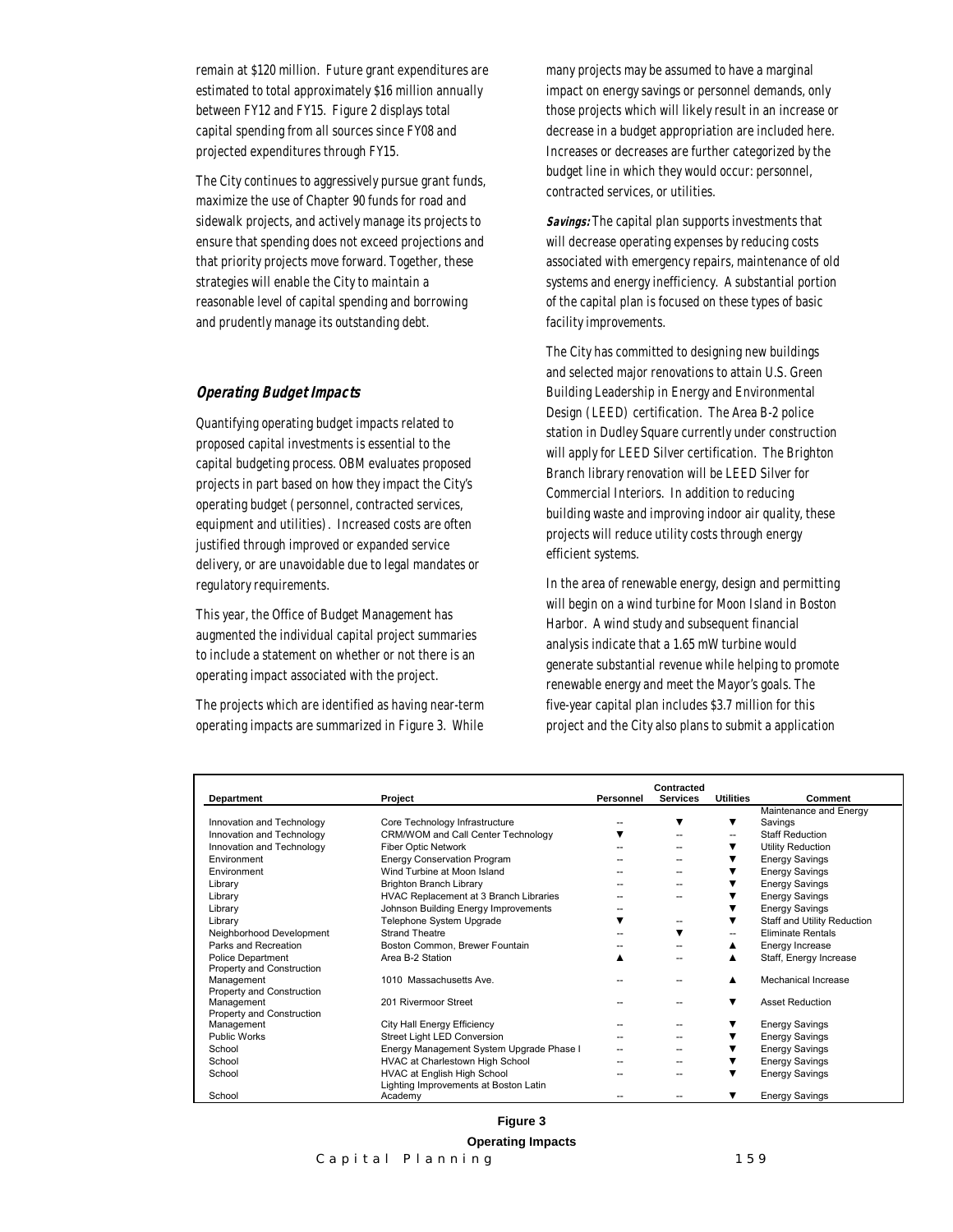for a grant from the Massachusetts Consumer's Alliance to help fund it.

In 2007, Boston became one of thirteen inaugural Solar City Partners with the U.S. Department of Energy (DOE) under the Solar America Initiative. This program funded a preliminary feasibility analysis of a solar installation at the City's new Heritage Center in West Roxbury which indicated that this building would be an excellent site for a large solar array. The City will use ARRA funds and rebates from the state's Commonwealth Solar initiative to acquire a 150kW system. Over a 25-year lifetime, a system of this size could be expected to produce 4,665 megawatt hours of electricity.

In FY10 solar panels were installed on the roofs of four schools, the Murphy, the Boston Latin Academy, the Boston Latin School, and the Roosevelt. The resulting reduction in external energy demand will be tracked by the School Department's central energy management system.

The School Department is aggressively pursuing capital projects to save energy and reduce operating costs. These projects include an on-going program to update energy management systems controlling buildings' systems from a remote, centralized location, window replacement projects, HVAC upgrades and installing green and solar roofs.

The five-year plan includes \$10 million of window replacement projects at a number of schools. Due to recent changes in the Massachusetts State Building Code, these window projects improve insulation and provide energy savings. Installation is underway at the Agassiz School; the Marshall, Mattahunt, McKay and Umana schools are scheduled for window replacement in future years.

Boston Latin Academy will be retrofitted in FY11 with LED fixtures throughout the building. The change in energy usage will be monitored via the central energy management system.

The City plans to issue an RFQ for an energy management performance contract to update mechanical equipment and implement other energy saving measures at the Boston Public Library's central library in Copley Square. This project will be the City's first foray into energy management contracts.

The City also looks to technology improvements and enhancements to reduce costs and improve efficiency. In FY09, the MIS department began eliminating leased lines used for data communications as it lights up a

City-owned fiber optic cable system. Ongoing savings reductions are anticipated through FY11 while the fiber optic/wireless network implementation continues. Eventually, the estimated annual cost savings for eliminating leased lines range from \$1.2 million to \$1.5 million in a fully implemented project.

The Core Technology Infrastructure project in MIS provides for the creation of virtual servers, enterprise storage and improved network reliability. In conjunction with the fiber optic project, this capital investment will allow the City to consolidate data centers currently located in various buildings. Consolidation and virtual servers will reduce the amount of hardware needed, as well as the space and energy needed to maintain the remote locations.

#### *Debt Management Policies and Debt Implications of the Plan*

Effective debt management ensures that the City can meet its capital infrastructure and facility needs. Debt management requires a series of decisions about the amount, timing, purposes and structure of debt issuance. Long-term debt related to capital investment has two main purposes:

(1) It finances acquisition, construction, repair, and renovation of City-owned buildings and equipment that are necessary to provide public services; and

(2) It finances infrastructure improvements to ensure the City's continued growth and safe roadway conditions.

The Treasury Department manages all borrowings according to the City's debt management policies. These policies address issues such as debt affordability and limitations on the level of variable rate debt the City will use. The City's goal is to rapidly repay debt, maintain a conservative level of outstanding debt, and ensure the City's continued positive financial standing with the bond market.

Key components of the debt management policies ensure that:

- combined net direct debt does not exceed 3% of taxable assessed value;
- at least 40% of the overall debt is repaid within five years and 70% within ten years;
- annual gross debt service costs do not exceed 7% of general fund expenditures;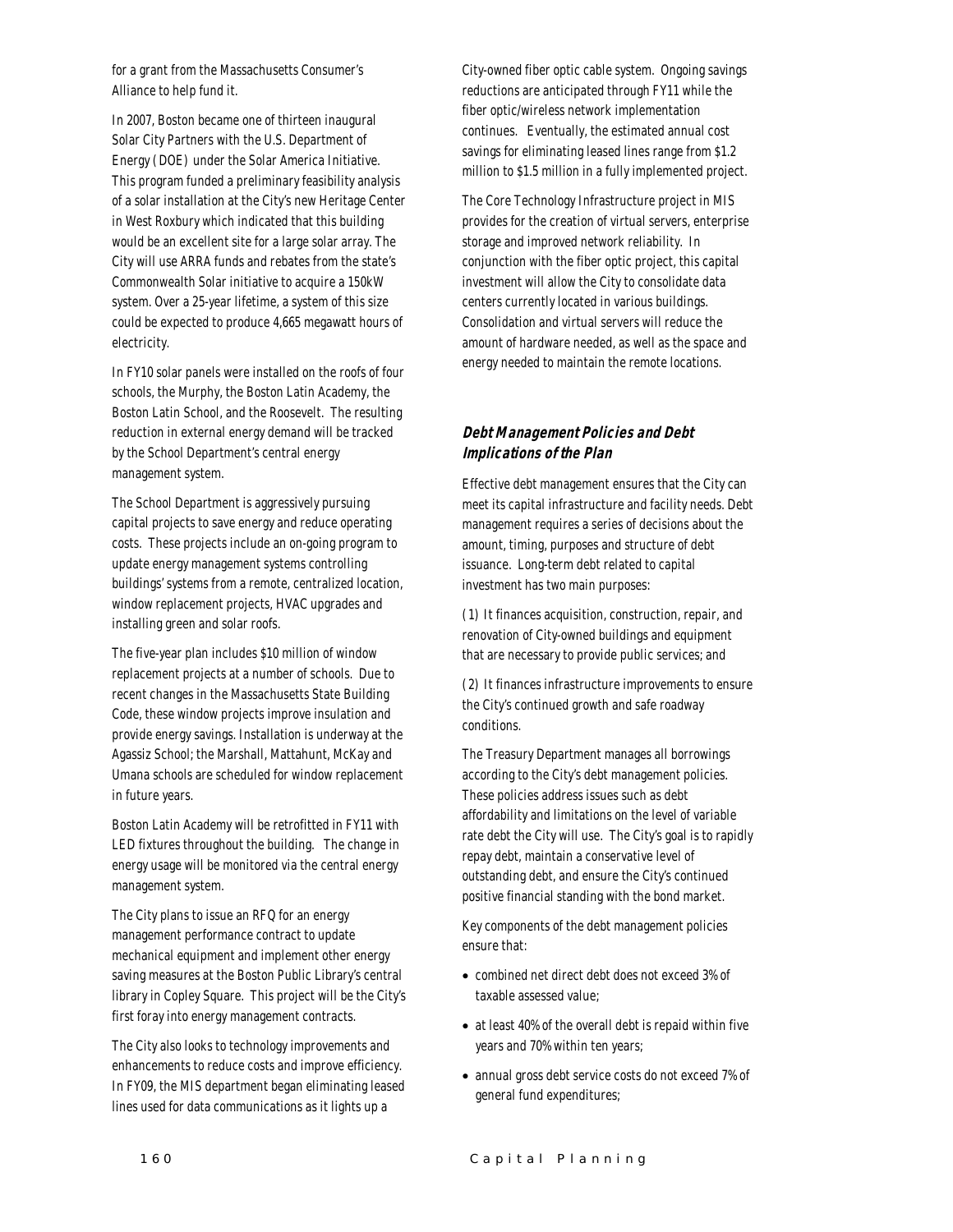- variable rate debt does not exceed 20% of the City's total currently outstanding bonded debt (the City has no variable debt).
- For further discussion of the City's financial policies and management controls, refer to the chapter on Financial Management.

The City's debt service forecast assumes general obligation borrowing of \$120 million each year from FY11 through FY15. In March 2010, the City issued \$105 million in general obligation bonds and \$68.3 million in general obligation refunding bonds. The debt tables at the end of this chapter detail the City's outstanding debt service obligations and demonstrate the City's rapid retirement of its debt.

The City's gross debt service requirement will remain under 7% of total General Fund expenditures throughout the period FY10-14 (See Figure 4).

The ratio of debt service to the City's primary revenue source, the property tax levy, declined significantly in the early part of this decade. This ratio is projected to remain stable through FY15 (See Figure 5).

The City's current overall debt burden (net direct debt to assessed property value of \$87.26 billion) is approximately 1.02% as of April 1, 2010. The City's net direct debt per capita currently stands at approximately \$1,430.89 as of April 1, 2010.

Boston has been conservative about assuming longterm debt and aggressive about retiring debt expeditiously. As of April 1, 2010, the City's debt retirement schedule shows that 43.6% of its principal will be retired five years out, before the end of FY15 (See the Debt Retirement table at the end of this chapter).

In March 2010, Moody's Investors Service and Standard & Poor's Rating Services affirmed Boston's credit rating at Aa1 and AA+, respectively. These are the highest ratings in Boston's history.



**Gross Debt Service as a Percent of Total General Fund Expenditures** *FY08 - FY15* Figure 4



Figure 5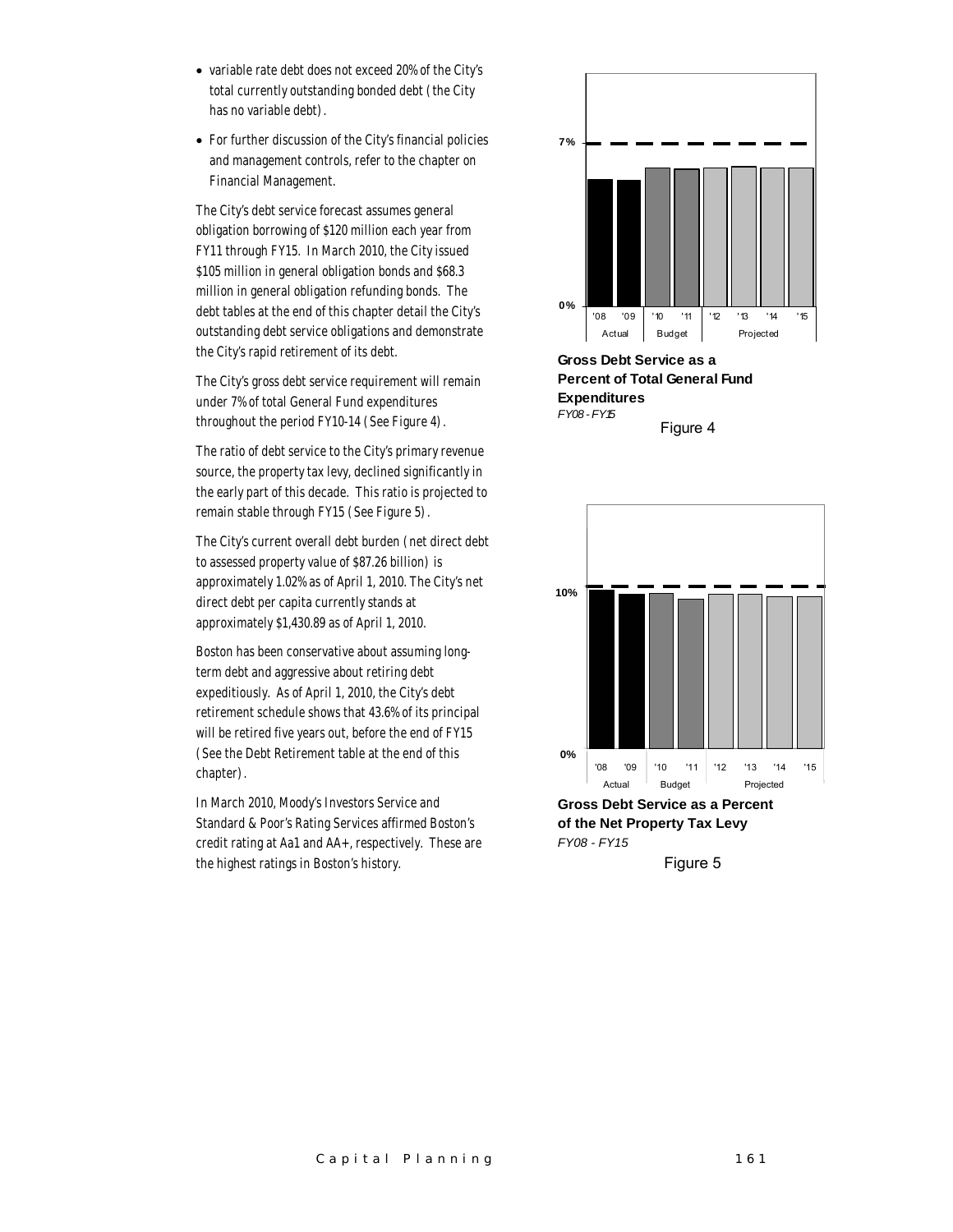**Capital Project Financing Capital Project Financing**

| 162      |                                                 |                           | Fiscal Years 2011 - 2015 |                          |                         |             |            |         |               |
|----------|-------------------------------------------------|---------------------------|--------------------------|--------------------------|-------------------------|-------------|------------|---------|---------------|
|          |                                                 | Authorization<br>Existing | Authorization<br>FY11    | Authorization<br>FY12-15 | <b>State</b>            | Federal     | Other      | Trust   | <b>Total</b>  |
|          | Boston Center for Youth and Families            | 26,368,969                | 1,675,000                | 14,380,200               | 626,325                 | $\circ$     | $\circ$    | $\circ$ | \$43,050,494  |
|          | Boston Redevelopment Authority                  | 1,265,000                 | $\circ$                  | $\circ$                  | 2,513,500               | 0           | 0          | $\circ$ | \$3,778,500   |
|          | Department of Innovation and Technology         | 38,577,925                | 23,575,000               | 2,800,000                | $\circ$                 | $\circ$     | 750,000    | $\circ$ | \$65,702,925  |
|          | Environment Department                          | 1,717,000                 | 3,700,000                | 500,000                  | 50,000                  | 0           | 800,000    | $\circ$ | \$6,767,000   |
|          | Fire Department                                 | 23,025,811                | 4,450,000                | 30,443,000               | 150,000                 | 2,000,000   | $\circ$    | $\circ$ | \$60,068,811  |
| Capital  | Library Department                              | 19,514,198                | 5,300,000                | 29,650,000               | $\circ$                 | 958,580     | 2,188,026  | $\circ$ | \$57,610,804  |
|          | Neighborhood Development                        | 15,725,600                | 900,000                  | $\circ$                  | $\circ$                 | $\circ$     | $\circ$    | $\circ$ | \$16,625,600  |
|          | Parks and Recreation Department                 | 42,301,393                | 11,405,000               | 19,962,000               | 21,954,220              | 61,600,000  | 3,599,587  | 205,000 | \$161,027,200 |
| Planning | Police Department                               | 32,835,000                | $\circ$                  | $\circ$                  | 0                       | 0           | $\circ$    | $\circ$ | \$32,835,000  |
|          | Property and Construction Management Department | 51,283,215                | 2,500,000                | 4,910,000                | $\circ$                 | $\circ$     | 8,000,000  | $\circ$ | \$66,693,215  |
|          | Public Health Commission                        | 6,978,000                 | $\circ$                  | 750,000                  | 0                       | $\circ$     | $\circ$    | $\circ$ | \$7,728,000   |
|          | Public Works Department                         | 123,562,500               | 22,850,000               | 63,547,500               | 109,834,990 282,064,000 |             | 51,710,000 | $\circ$ | \$653,568,990 |
|          | School Department                               | 66,687,226                | 43,695,000               | 99,898,500               | $\circ$                 | $\circ$     | 13,873,332 | $\circ$ | \$224,154,058 |
|          | <b>Transportation Department</b>                | 13,337,007                | 11,700,000               | 12,740,000               | 17,320,000              | 10,480,000  | 50,000     | $\circ$ | \$65,627,007  |
|          |                                                 | 463,178,844               | 131,750,000              | 279,581,200              | 152,449,035             | 357,102,580 | 80,970,945 | 205,000 | 1,465,237,604 |

**Total**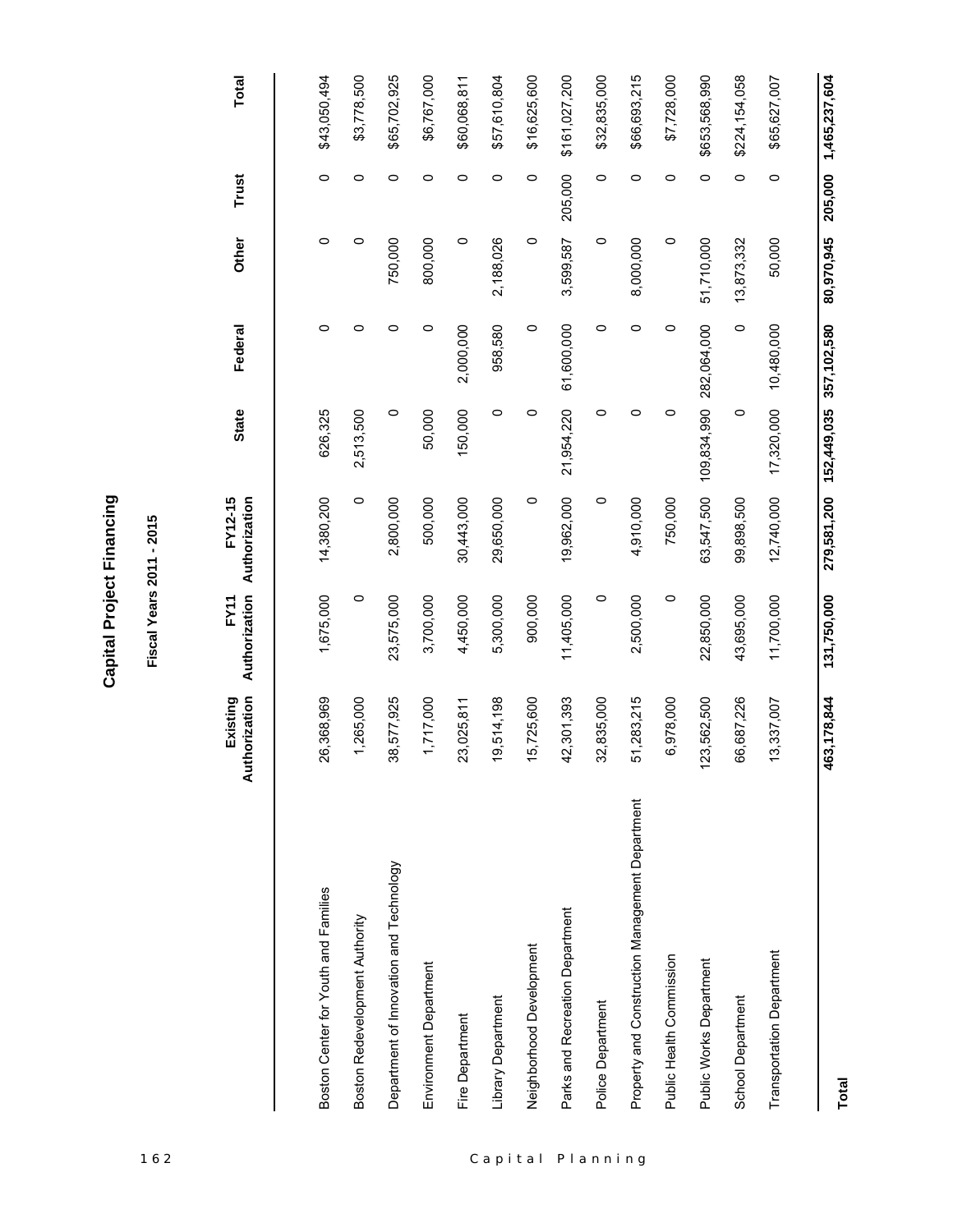#### *City of Boston* **Outstanding Debt by Purpose as of April 1, 2010**

|                     |                                                       |                               | <b>Percent of</b> |
|---------------------|-------------------------------------------------------|-------------------------------|-------------------|
|                     |                                                       |                               | <b>Total</b>      |
|                     |                                                       | <b>Outstanding @</b>          | Outstanding       |
| Statute:            |                                                       | April 1, 2010                 | <b>Debt</b>       |
|                     | <b>General Purpose:</b>                               |                               |                   |
| C44 s7 (13)         | Acquisition of Fire or Police Boats                   | 61,292                        | 0.01              |
| C44 s7 (20)         | Acquisition of Land; Cemeteries                       | 386,042                       | 0.04              |
| C44 s7 (21)         | Architectural Services for Plans and Specifications   | 14,388                        | 0.00              |
| C44 s7 (22)         | <b>Engineering or Architectural Services</b>          | 13,307,890                    | 1.39              |
| C44 s7 (25)         | Acquisition of Land; Parks and Playgrounds            | 64,859,750                    | 6.75              |
| C44 s7 (28)         | <b>Computer Hardware</b>                              | 16,974,338                    | 1.77              |
| C44 s7 (29)         | <b>Computer Software</b>                              | 6,301,938                     | 0.66              |
| C44 s7 (9)          | Departmental Equipment                                | 18,031,802                    | 1.88              |
| C44 s7 (9A)         | Firefighting Apparatus - Remodeling, Re-Constr.       | 87,401                        | 0.01              |
| C44 s7 (3B)         | Energy Conserv., Alternative Energy Improvements      | 1,193,480                     | 0.12              |
| C659 Acts 1986      | BCH - Constr., Equipping, Furnishing                  | 0                             | 0.00              |
|                     |                                                       | \$<br>121,218,321             | 12.62             |
|                     |                                                       |                               |                   |
| C121B s20           | Urban Development:<br>Urban Redevelopment and Renewal |                               |                   |
| C1097 s11 Acts 1971 | Economic Development and Industrial Corp.             | \$<br>16,220,464<br>2,166,397 | 1.69<br>0.23      |
|                     |                                                       | \$<br>18,386,861              | 1.91              |
|                     |                                                       |                               |                   |
|                     | Schools:                                              |                               |                   |
| C645 s8 Acts 1948   | School Project Loan                                   | \$<br>36,195,800              | 3.77              |
| C642 s7 Acts 1966   | Capital Improvements; Act of 1966                     | 0                             | 0.00              |
| C642 s7A Acts 1973  | Capital Improvements; Act of 1973                     | 18,579                        | 0.00              |
| C642 s7B Acts 1991  | Capital Improvements; Act of 1991                     | 13,182,061                    | 1.37              |
| C642 s7C Acts 1996  | Capital Improvements; Act of 1996                     | 24,913,080                    | 2.59              |
|                     |                                                       | \$<br>74,309,520              | 7.74              |
|                     |                                                       |                               |                   |
|                     | <b>Public Buildings:</b>                              |                               |                   |
| C44 s7 (3)          | Construction of Buildings; Acquisition Of Land        | \$<br>126,985,631             | 13.22             |
| C44 s7 (3A)         | Remodeling and Extraordinary Repairs                  | 414,417,033                   | 43.15             |
| C642 s7 Acts 1966   | Capital Improvements; Act of 1966                     | 47,675                        | 0.00              |
| C642 s7A Acts 1973  | Capital Improvements; Act of 1973                     | 308,021                       | 0.03              |
| C642 s7B Acts 1991  | Capital Improvements; Act of 1991                     | 37,851,408                    | 3.94              |
| C642 s7C Acts 1996  | Capital Improvements; Act of 1996                     | 25,445,115                    | 2.65              |
|                     |                                                       | \$<br>605,054,883             | 63.00             |
|                     |                                                       |                               |                   |
|                     | <b>Public Works:</b>                                  |                               |                   |
| C44 s7 (1)          | Construct/Re-Construct of Surface Drains, Sewers, et  | \$<br>2,162,241               | 0.23              |
| C44 s7 (4)          | Construction and/or Re-Construction of Bridges        | 38,623,309                    | 4.02              |
| C44 s7 (5)          | <b>Construction of Public Ways</b>                    | 44,476,373                    | 4.63              |
| C44 s7 (6)          | <b>Construction of Sidewalks</b>                      | 12,889,838                    | 1.34              |
| C44 s7 (14)         | Traffic Signal and Public Lighting Install., etc.     | 30,759,517                    | 3.20              |
| $C44$ s8 $(4)$      | Reservoir Constr/Enlrg; Water Trmt Bldgs              | 1,033,683                     | 0.11              |
| $C44$ s8 $(5)$      | Water Mains Laying, Re-Laying, Construct.             | 1,991,200                     | 0.21              |
| C44 s8 (7A)         | Water Meter Purchase & Installation                   | 178,679                       | 0.02              |
| C44 s8 (7C)         | Water Dept. Equip.; Purchase, Replace., Rehab.        | 1,323,253                     | 0.14              |
| C44 s8 (24) C29C    | Landfill; Closing, Opening, Improve. to (MWPAT)       | 7,997,326                     | 0.83              |
|                     |                                                       | \$<br>141,435,419             | 14.73             |
|                     |                                                       |                               |                   |
|                     | Grand Total =                                         | \$<br>960,405,004             | 100.00%           |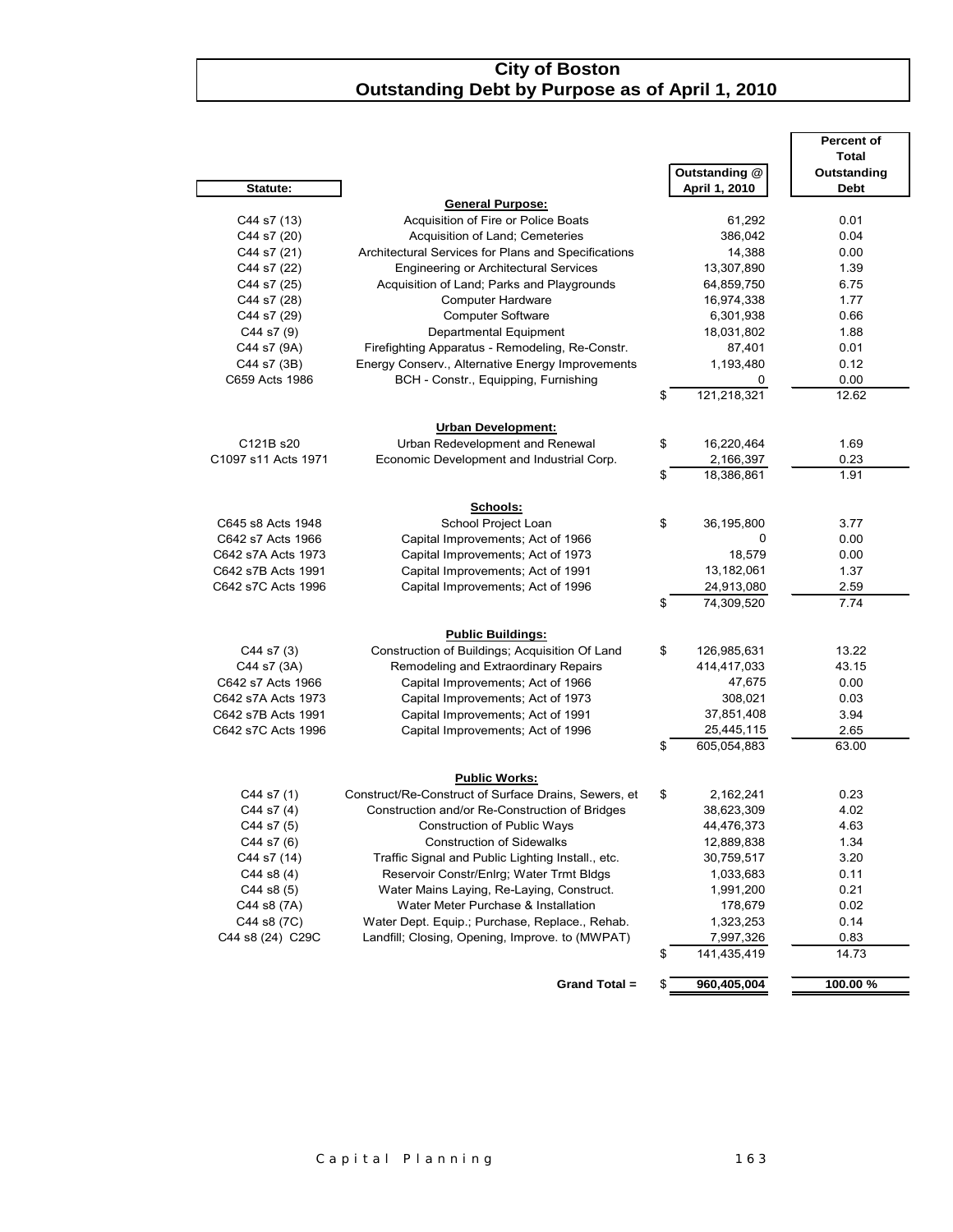## **BOND - DEBT SERVICE PAYMENTS BOND - DEBT SERVICE PAYMENTS CITY of BOSTON CITY of BOSTON**

## @ April 1, 2010 **@ April 1, 2010**

## - Stated in Five Year Intervals -<br>(\$ in thousands) **- Stated in Five Year Intervals - (\$ in thousands)**

|                  |                |                                      | @4/1/10             |                                                           |                     |                                  |                     |                       |                     |           | @4/1/10             |                            |
|------------------|----------------|--------------------------------------|---------------------|-----------------------------------------------------------|---------------------|----------------------------------|---------------------|-----------------------|---------------------|-----------|---------------------|----------------------------|
|                  |                | <b>AMOUNT</b>                        | FY'10 through FY'15 |                                                           | FY'16 through FY'20 |                                  | FY'21 through FY'25 |                       | FY'26 through FY'30 |           | FY'10 through FY'30 |                            |
| DATE of ISSUE    | <b>TYPE</b>    | 6<br><b>ISSU</b>                     | Principal           | Interest                                                  | Principal           | <b>Interest</b>                  | Principal           | Interest              | Principal           | Interest  | Principal           | Interest                   |
| April 1, 2010    | QSCB           | 17,415                               | $\circ$             | 4,423                                                     |                     | 4,423                            | 13,935              | 3,395                 | 3,480               | 184       | \$17,415            | \$12,425                   |
| April 1, 2010    | Ref            | 68,345                               | 12,095              | 2,417                                                     | 42,940              |                                  | 13,310              | 827                   |                     |           | \$68,345            | \$21,163                   |
| April 1, 2010    | <b>ZEDB</b>    | 16,685                               |                     | 3,440                                                     | 11,435              | 7,919<br>2,635<br>7,505<br>7,952 | 3,210               | 987                   | 2,040               | 326       | \$16,685            | \$7,388                    |
| April 1, 2010    | BAB            | 30,905<br>39,995                     | $\circ$             | 7,505                                                     |                     |                                  | 15,350              | 6,163                 | 15,555              | 2,490     | \$30,905            | \$23,663                   |
| April 1, 2010    | GO             |                                      | 26,515              | 6,243                                                     | 12,165              |                                  | 760                 | 173                   | 555                 | <u>စ်</u> | \$39,995            | \$8,429                    |
| November 4, 2009 | QSCB           | 20,000                               | 6,545               |                                                           | 7,273               |                                  | 6,182               |                       |                     |           | \$20,000            | $\boldsymbol{\mathsf{50}}$ |
| May 27, 2009     | REF            | 31,485                               | 19,390              | 4,442                                                     | 11,565              | 892                              |                     |                       |                     |           | \$30,955            | \$5,334                    |
| March 18, 2009   | GO             | 100,000                              | 30,070              | 18,730                                                    | 25,175              | 12,332                           | 21,235              | 6,778                 | 17,765              | 2,107     | \$94,245            | \$39,947                   |
| March 18, 2009   | REF            | 8,940                                |                     | 1,728                                                     | 8,910               | 1,212                            |                     |                       |                     |           | \$8,935             | \$2,940                    |
| March 20, 2008   | GO             | 126,185                              | 34,550              | 24,575                                                    | 30,275              | 16,380                           | 28,795              | 9,172                 | 19,330              | 1,965     | \$112,950           | \$52,092                   |
| March 20, 2008   | REF            | 28,155                               | 21,935              | 2,048                                                     |                     |                                  |                     |                       |                     |           | \$21,935            | \$2,048                    |
| March 22, 2007   | $\rm ^{\rm o}$ | 100,000                              | 28,250              | 16,241                                                    | 19,635              | 9,948                            | 8,530               | 3,179                 | 9,220               | 487       | \$65,635            | \$29,855                   |
| March 22, 2007   | REF            | 85,425                               | 1,775               | 13,116                                                    | 49,625              | 7,658<br>3,748                   | 33,000              | 1,409                 | $\circ$             | $\circ$   | \$84,400            | \$22,183                   |
| January 31, 2006 | GO<br>REF      | 80,000<br>52,775<br>75,000<br>42,330 | 22,675              | 8,229<br>8,043<br>8,371                                   | 7,240               |                                  | 13,230              | 2,114                 | 2,525               | 107       | \$45,670            | \$14,198                   |
| February 1, 2005 |                |                                      | 37,260              |                                                           | 10,325              | 688                              |                     |                       |                     |           | \$47,585            | \$8,731                    |
| February 1, 2005 | $_{\rm CO}$    |                                      | 21,100              |                                                           | 11,980              | 4,247                            | 13,300              | 1,596                 |                     |           | \$46,380            | \$14,214                   |
| April 1, 2004    | REF<br>REF     |                                      | 6,770               | 336                                                       | $\circ$             |                                  |                     |                       |                     |           | \$6,770             | \$336                      |
| February 1, 2004 |                |                                      | 11,200              | 1,573<br>7,615                                            | $\circ$             |                                  | $\circ$             |                       |                     |           | \$11,200            | \$1,573                    |
| February 1, 2004 | GO             |                                      | 17,520              |                                                           | 14,570              | 3,850                            | 10,280              | 1,073                 |                     |           | \$42,370            | \$12,538                   |
| February 1, 2003 | REF            | 35,870<br>65,000<br>28,515           | 13,725              | 1,764                                                     | $\circ$             |                                  |                     |                       |                     |           | \$13,725            | \$1,764                    |
| February 1, 2003 | $_{\rm GO}$    | 25,000<br>33,500<br>75,000           | 5,200               | 650                                                       | $\circ$             |                                  |                     |                       |                     |           | \$5,200             | \$650                      |
| February 1, 2003 | <b>GO</b>      |                                      | 5,470               | 719                                                       | $\circ$             |                                  |                     |                       |                     |           | \$5,470             | \$719                      |
| February 1, 2003 | GO             |                                      | 15,685              | 1,908                                                     | $\circ$             |                                  | $\circ$             |                       |                     |           | \$15,685            | \$1,908                    |
| August 15, 2002  | REF            | 48,640                               | 26,260              | 7,610                                                     | 19,780              | 2,599                            |                     |                       |                     |           | \$46,040            | \$10,209                   |
| February 1, 2002 | <b>GO</b>      | 100,000                              | 15,790              | 1,265                                                     |                     |                                  |                     |                       |                     |           | \$15,790            | \$1,265                    |
| April 1, 2001    | REF            | 52,025                               | 23,820              | 3,355                                                     | 3,180               | 80                               |                     |                       |                     |           | \$27,000            | \$3,435                    |
| February 1, 2001 | GO             | 120,000                              | 11,545              | 706                                                       |                     |                                  |                     |                       |                     |           | \$11,545            | \$706                      |
| October 15, 1999 | MWPAT          | 13,389                               | 3,510               | 1,493                                                     | 4,065               | 523                              |                     |                       |                     |           | \$7,575             | \$2,016                    |
|                  |                |                                      | 089'817\$           | \$168,545<br>\$587,225                                    | \$290,138           | \$88,591                         | 2181,117            | \$36,866<br>\$217,983 | 0/1/0/3             | \$7,727   | \$960,405           | \$301,729                  |
| @ 4/1/10:        |                |                                      |                     |                                                           |                     | \$378,729                        |                     |                       |                     | 261,878   |                     | \$1,262,134                |
|                  |                | % of Total Principal and             |                     |                                                           |                     |                                  |                     |                       |                     |           |                     |                            |
|                  |                | Interest Retired in 5 Years:         | 43.6%               | 55.9%                                                     |                     |                                  |                     |                       |                     |           |                     |                            |
|                  |                |                                      |                     | Interest Retired in 10 Years:<br>% of Total Principal and | 73.8%               | 85.2%                            |                     |                       |                     |           |                     |                            |
|                  |                |                                      |                     |                                                           |                     | % of Total Principal and         |                     |                       |                     |           |                     |                            |
|                  |                |                                      |                     |                                                           |                     | Interest Retired in 15 Years:    | 92.7%               | 97.4%                 |                     |           |                     |                            |

**% of Total Principal and**

% of Total Principal and<br>Interest Retired in 20 Years:

**Interest Retired in 20 Years: 100.0% 100.0%**

100.0%

100.0%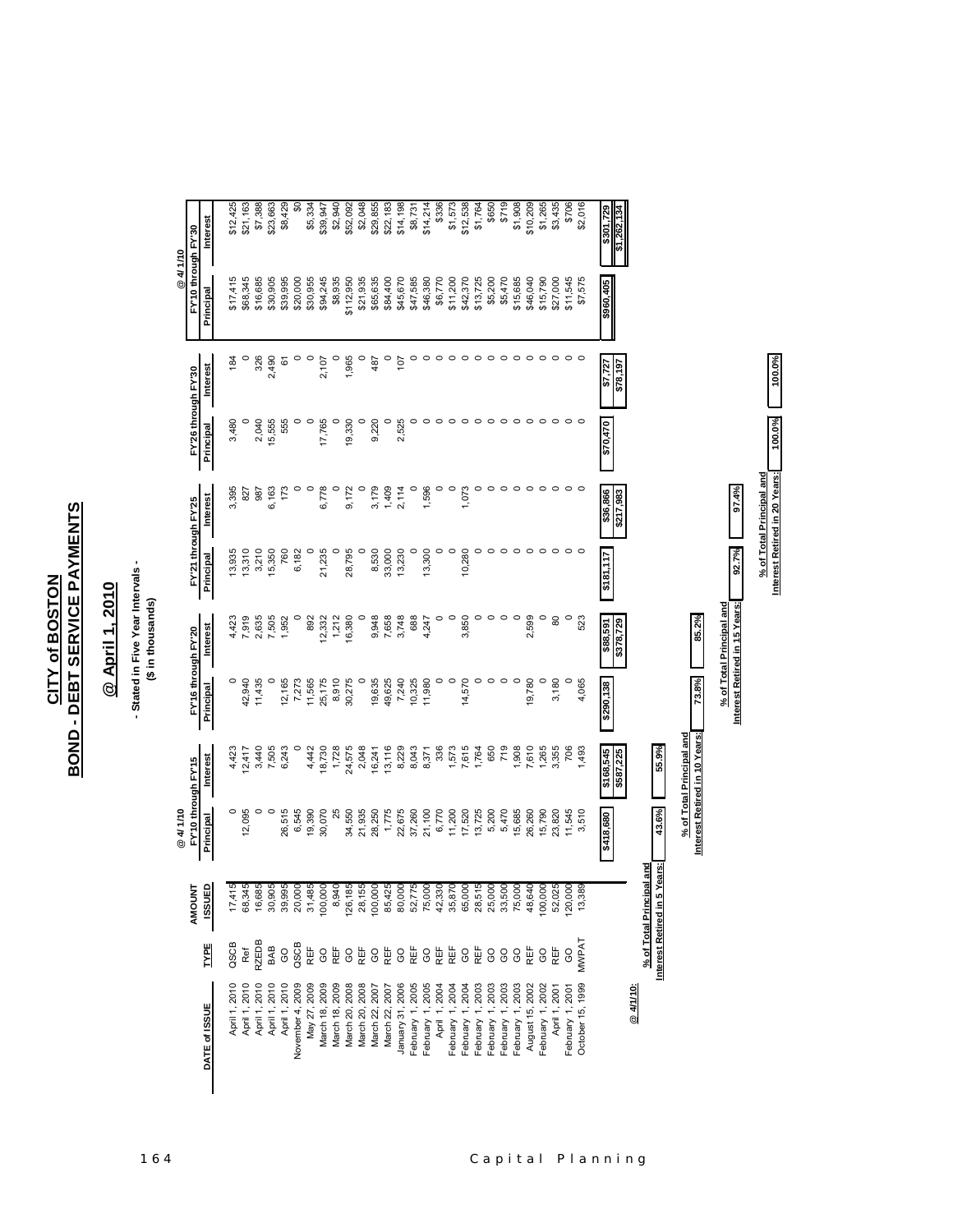|                                                                  |                                | CAPITAL FUND - DEBT SERVICE REQUIREMENTS - FISCAL YEARS 2009 through 2015 |                                 |                                 |                                |                                |                                 |
|------------------------------------------------------------------|--------------------------------|---------------------------------------------------------------------------|---------------------------------|---------------------------------|--------------------------------|--------------------------------|---------------------------------|
|                                                                  | Actual<br>FY09                 | Projected<br>FY10                                                         | Projected<br><b>FY11</b>        | Projected<br>FY <sub>12</sub>   | Projected<br>FY <sub>13</sub>  | Projected<br>FY14              | Projected<br>FY15               |
| Gross Debt Service Requirements - Bonded Debt:                   |                                |                                                                           |                                 |                                 |                                |                                |                                 |
| Total Principal:<br>nterest:<br>Total In                         | 88,327,660.00<br>41,408,662.22 | 91,783,669.00<br>44,598,635.39                                            | 93,077,272.72<br>44,434,163.92  | 100,539,545.44<br>46.127.869.14 | 04,879,545.44<br>48.159.733.81 | 06,194,545.44<br>50,423,501.91 | 109,989,545.44<br>52,359,613.21 |
| Total:<br>$\widehat{z}$                                          | 129,736,322.22                 | 136,382,304.39                                                            | 137,511,436.64                  | 146,667,414.58                  | 153,039,279.25                 | 156,618,047.35                 | 162,349,158.65                  |
| Less: Revenue Deemed Available from Related Sources:             |                                |                                                                           |                                 |                                 |                                |                                |                                 |
| Boston Medical Center                                            | 752,600.74                     | 735,912.49                                                                | 721,834.22                      | 742,397.75                      | 703,414.19                     | 375,290.96                     | 350,764.54                      |
| Boston Public Health Commission                                  | 681,245.81                     | 673,202.78                                                                | 670,790.36                      | 661,374.13                      | 527,203.26                     | 211,477.71                     | 182,393.13                      |
| Water and Sewer Payments                                         | 0.00                           | 0.00                                                                      | 0.00                            | 0.00                            | 0.00                           | 0.00                           | 0.00                            |
| Premium and Subsidies                                            | 6,314,330.59                   | 3,896,932.06                                                              | 3,784,994.77                    | 5,939,397.99                    | 5,115,375.48                   | 5,102,491.27                   | 2,104,069.71                    |
| Accrued Interest                                                 | 0.00                           | 0.00                                                                      | 100,000.00                      | 100,000.00                      | 100,000.00                     | 100,000.00                     | 100,000.00                      |
| (2) Irrigation Project                                           | 253,958.94                     | 246,810.26                                                                | 239,661.59                      | 231,495.12                      | 223,246.26                     | 214,914.96                     | 206,501.24                      |
| Project<br>(3) 1010 Massachusetts Avenue                         | ,707,466.00                    | 1,754,534.00                                                              | ,753,636.00                     | 809,579.00                      | 872,838.00                     | 919,708.00                     | 2,285,656.00                    |
| (4) Pension Management System                                    | 432,246.80                     | 1,432,246.80                                                              | ,432,246.80                     | ,432,246.80                     | ,432,246.80                    | 0.00                           | 0.00                            |
| Plus: Interest on Temporary Loan Notes and Additional Items:     |                                |                                                                           |                                 |                                 |                                |                                |                                 |
| Revenue Anticipation                                             | 0.00                           | 1,909,528.00                                                              | 3,000,000.00                    | 3,000,000.00                    | 3,000,000.00                   | 3,000,000.00                   | 3,000,000.00                    |
| Cost of Issuance                                                 | 314,503.66                     | 500,000.00                                                                | 750,000.00                      | 500,000.00                      | 500,000.00                     | 500,000.00                     | 500,000.00                      |
| School B.A.N.'s<br>(5) Dudley Sq Modern. Site / Sec. 108         | 0.00<br>505,000.00             | 505,000.00<br>0.00                                                        | 505,000.00<br>$\frac{8}{2}$     | 505,000.00<br>0.00              | 505,000.00<br>0.00             | 505,000.00<br>0.00             | 505,000.00                      |
| nmary:<br>Total Debt Service/Budget Sur                          | 119,413,977.00                 | 130,557,194.00                                                            | 133,063,272.90                  | 139,755,923.79                  | 147,069,955.26                 | 152,699,164.45                 | 161.124.774.03                  |
| <b>Additional Adjustments:</b>                                   |                                |                                                                           |                                 |                                 |                                |                                |                                 |
| Less:                                                            |                                |                                                                           |                                 |                                 |                                |                                |                                 |
| School Construction Assistance<br>(6) Room Occupancy Excise Fund | 13,198,866.00<br>8,269,362.50  | 12,956,404.00<br>8,270,862.50                                             | 11, 157, 748.00<br>8,272,662.50 | 9,847,753.00<br>8,268,662.50    | 8,833,043.00<br>8,269,025.00   | 8,474,584.00<br>8,267,750.00   | 8,175,513.00<br>8,269,000.00    |
| Plus:                                                            |                                |                                                                           |                                 |                                 |                                |                                |                                 |
| <b>Bonds</b><br>(6) Convention Center Special Obligation         | 8,269,362.50                   | 8,270,862.50                                                              | 8,272,662.50                    | 8,268,662.50                    | 8,269,025.00                   | 8,267,750.00                   | 8,269,000.00                    |
| Total Net Debt Service Requirements:                             | 106,215,111.00                 | 117,600,790.00                                                            | 121,905,524.90                  | 129,908,170.79                  | 138.236.912.26                 | 144.224.580.45                 | 152.949.261.03                  |

# **NOTES:**

(1) FY10 - On April 1, 2010 the City issued: (1) FY10 - On April 1, 2010 the City issued:

\$30.905 million in Build America Bonds with a 10-year maturity and an average interest rate of 4.85 %; .<br>\$16.685 million in Recovery Zone Economic Development Bonds with a 15-year maturity and an average interest rate of \$16.685 million in Recovery Zone Economic Development Bonds with a 15-year maturity and an average interest rate of 4.52 %. \$68.345 million in General Obligation Refunding Bonds with a 13-year maturity and an average interest rate of 3.38 %.<br>\$17.415 million in Quality School Construction Bonds with a 16-year maturity and an average interest ra \$68.345 million in General Obligation Refunding Bonds with a 13-year maturity and an average interest rate of 3.38 %. \$17.415 million in Quality School Construction Bonds with a 16-year maturity and an average interest rate of 5.08 %. \$39.995 million in General Obligation Bonds with a 20-year maturity and an average interest rate of 3.68 %. \$39.995 million in General Obligation Bonds with a 20-year maturity and an average interest rate of 3.68 %. \$30.905 million in Build America Bonds with a 10-year maturity and an average interest rate of 4.85 %; .

Assumptions: Assumptions:

FY11 and FY12 - Assumes General Obligation debt issuance of \$120 million per year, each with a 20 year maturity and an average interest rate of 5.0 %.<br>FY13 through FY15 - Assumes General Obligation debt issuance of \$120 mi FY13 through FY15 - Assumes General Obligation debt issuance of \$120 million per year, each with a 20 year maturity and an average interest rate of 6.0 %. FY11 and FY12 - Assumes General Obligation debt issuance of \$120 million per year, each with a 20 year maturity and an average interest rate of 5.0 %. Debt Service Costs will be offset by the "Fund for Parks and Recreation". (2) Debt Service Costs will be offset by the "Fund for Parks and Recreation".

- 
- Debt Service Costs will be offset by charging City departments for the space they occupy. (3) Debt Service Costs will be offset by charging City departments for the space they occupy.
	- Debt Service Costs will be offset by semi-annual payments from the Retirement Board. (4) Debt Service Costs will be offset by semi-annual payments from the Retirement Board.
- Debt Service Costs are based on level principal payments over ten years; interest cost covered from other sources. (5) Debt Service Costs are based on level principal payments over ten years; interest cost covered from other sources.  $\begin{array}{ccc} \mathbf{0} & \mathbf{0} & \mathbf{0} & \mathbf{0} & \mathbf{0} \end{array}$
- On April 15, 2002, the City issued \$116.9 million in Special Obligation Bonds for the Convention Center with a 25 year maturity and an average interest (6) On April 15, 2002, the City issued \$116.9 million in Special Obligation Bonds for the Convention Center with a 25 year maturity and an average interest rate of 4.83%. Pledged revenues will be dedicated to the repayment of the debt service. rate of 4.83%. Pledged revenues will be dedicated to the repayment of the debt service.